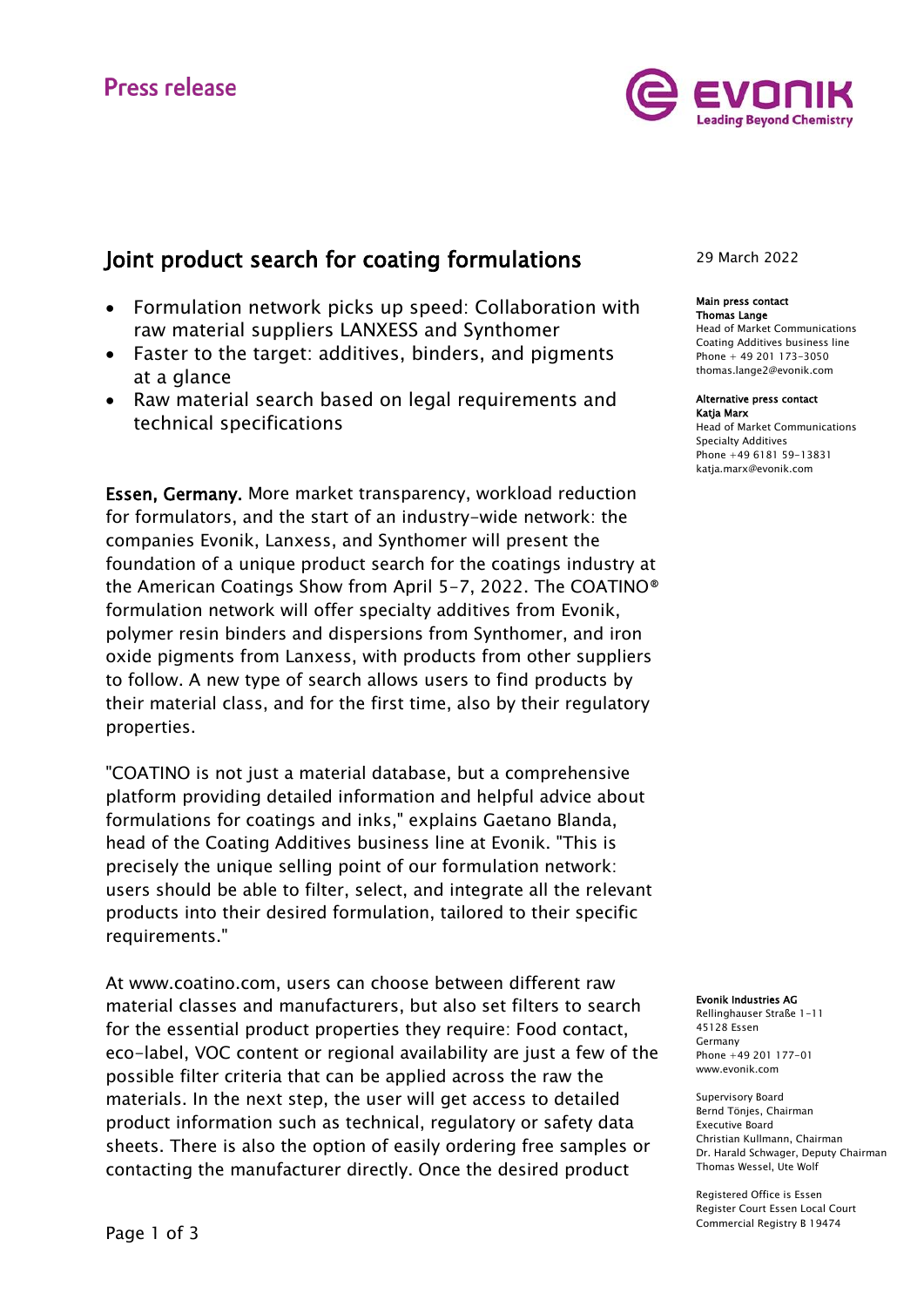# **Press release**



has been found, COATINO® provides guiding formulations or can even calculate completely new formulations. The initial products from Evonik Coating Additives, Lanxess and Synthomer will also be complemented by those from other raw material manufacturers. In addition to additives, binders, and pigments, in the future other materials like fillers for example will also be included in the network.

"COATINO consistently takes the user by the hand when selecting suitable raw materials for creating targeted formulations," says Daniela Schmitt, Market Segment Manager Coatings at Lanxess' Inorganic Pigments Business Unit. "The automated recommendation of suitable iron oxide pigments with their specific product properties in coatings applications is a good example of this: COATINO does not leave customers alone with the products but provides concrete assistance in the application."

A total of 15 companies already belong to the formulation network and the aim is to transparently bundle all the information needed to formulate the optimum coating easily in one single space. The partners do not only include raw material producers, but also hardware and equipment manufacturers, as well as technology and media companies. In this way, COATINO® creates a self-contained ecosystem that benefits the entire coatings industry.

"The industry is challenged to map all the different classes of raw materials to bring about successful formulations. COATINO is the first online platform to do this in a meaningful way and then to link suppliers together with each other," says Raymond Somich, Global Marketing Director from Synthomer. "In addition to the common regulatory challenges, we are already working on other topics such as assessing the sustainability of products and providing transparent classification. We are thinking about how we can improve the customer experience to simplify formulating design work and help our customers find solutions faster."

Evonik Coating Additives' new sustainability strategy is already contributing to this endeavor: Evonik Coating Additives not only evaluates the environmental footprint of its specialty additives,